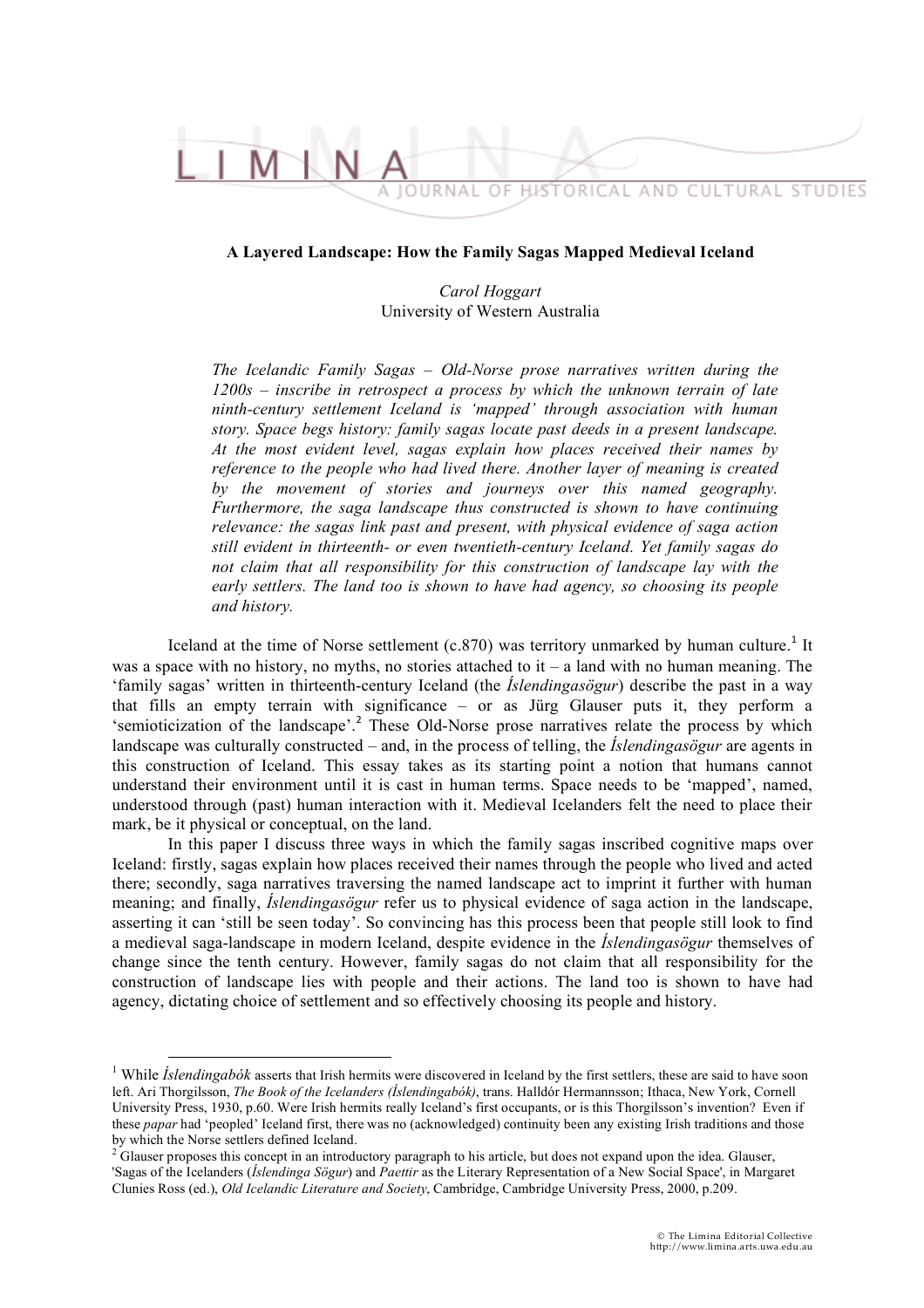It has become widely accepted amongst social scientists that what humans perceive of as 'nature', 'environment', or 'landscape' is cultural construction rather than objective reality.<sup>3</sup> Perhaps this is unsurprising, given that social sciences take culture as their primary focus. By contrast, environment-as-cultural-construct rather than objective physicality is by no means dogma amongst scientists and environmentalists.<sup>4</sup> In this light, such contested terms require clarification.

Following Barry Cuncliffe, I use 'landscape' to refer to cultural constructions of space.<sup>5</sup> When first introduced into the English language in the seventeenth century, 'landscape' simply described a genre of painting.<sup>6</sup> It continues to carry this connotation of consciously and artistically arranged scenery. More than either 'nature' or 'environment', landscape implies interpretation and cultural construction and I will use it as such.

I concur with David Lowenthal in understanding 'environment' to mean 'surroundings', hence clearly separating it from the usage which equates environment with 'nature'.<sup>7</sup> The latter term I will avoid, due to its complex and contested associations. Much of the difficulty in referring to 'nature' relates to the binary oppositions it tends to invoke.<sup>8</sup> The opposite of nature is seen to be 'culture' – that which is produced by humans. That may hold true for modern, Western societies, but from an anthropological point of view, division and opposition between nature and culture is not a universal of human perception.<sup>9</sup>

In addition to these terms, I adopt Cuncliffe's distinction between 'space' and 'place'. 'Space' refers to the (possibly inaccessible) physical and objective reality of a location, while 'place', like landscape, is formed through human connection with particular terrain.<sup>10</sup> As Georges Benko surmises, 'In its relationship with space, by the work of present and past generations, humankind creates places.'<sup>11</sup> As this essay concerns *perceptions* of environment, I do not look to find an objective reflection of 'space' in the *Íslendingasögur*, but to see how they reflected and/ or created a sense of 'place'. This analysis focuses on the cultural construction of Icelandic space.

Landscape is constructed in the *Íslendingasögur*, but I further assert that it is constructed in specifically human terms. The land was not felt to be understood until it was 'mapped'. Yi-fu Tuan suggests that a 'deeply ingrained habit of anthropomorphising nature follows from our prior and necessarily far deeper involvement with human beings.<sup>12</sup> This is because '[w]e are dependent on other human beings for 'a concept of reality'.<sup>13</sup> Tuan claims that, 'People the world over … anthropomorphise the forces of nature. We cannot, in fact, feel strongly about any object, animate or inanimate, without endowing it with human attributes.<sup>14</sup> Whether or not this generalisation holds true for all societies, it does help to explain certain Icelandic perceptions evident in family sagas. While not always strictly anthropomorphised, space is given name and identity in the *Íslendingasögur* that link it firmly to past human action. These names are not merely tags though which to identify topography – they endow that which they name with human significance and history.

This translation of space in human place can be seen as a kind of 'mapping'. What we commonly understand as maps are *representations* of space. They do not reproduce space objectively,

*Environment: The Linacre Lectures 1997, Oxford, Oxford University Press, 2000, p.13.* 

 <sup>3</sup> This is asserted by Roy Ellen, 'Introduction', in Roy Ellen and Katsuyoshi Fukui (ed's), *Redefining Nature: Ecology, Culture and Domestication,* Oxford and Washington D.C., Berg, 1996, p.3; and Andreas Roepstorff and Nils Bubandt, 'General Introduction: The Critique of Culture and the Plurality of Nature', in Andreas Roepstorff, Nils Bubandt and Kalevi Kull (ed's), *Imagining Nature: Practices of Cosmology and Identity*, Aarhus, Denmark, Aarhus University Press, 2003, p.10. Kate Flint and Howard Morphy, 'Introduction', in Kate Flint and Howard Morphy (ed's), *Culture, Landscape and the* 

Barry Cuncliffe, 'Landscapes with People', in Kate Flint and Howard Morphy (ed's), *Culture, Landscape and the Environment: The Linacre Lectures 1997, Oxford, Oxford University Press, 2000, p.111.* 

Eric Hirsch, 'Landscape: Between Space and Place', in Eric Hirsch and Michael O'Hanlon (ed's), *The Anthropology of Landscape: Perspectives on Time and Space, Oxford, Clarendon Press, 1995, p.2.* 

Lowenthal, 'Environment as Heritage', in Kate Flint and Howard Morphy (ed's), *Culture, Landscape and the Environment: The Linacre Lectures 1997, Oxford, Oxford University Press, 2000, p.197.* 

<sup>&</sup>lt;sup>8</sup> On this topic, see: Lowenthal, pp.203-205.

 $\frac{6}{100}$  Flint and Morphy, 'Introduction', p.2.

 $10$  Cuncliffe, p.111.

<sup>11</sup> Georges Benko, 'Introduction', in Georges Benko and Ulf Strohmayer (ed's), *Space and Social Theory: Interpreting Modernity and Postmodernity,* Oxford and Malden, Blackwell, 1997, p.23. 12 Yi-Fu Tuan, *Landscapes of Fear*; Oxford, Basil Blackwell, 1979, p.7. 13 Tuan, p.8.

 $14$  Tuan, p.105.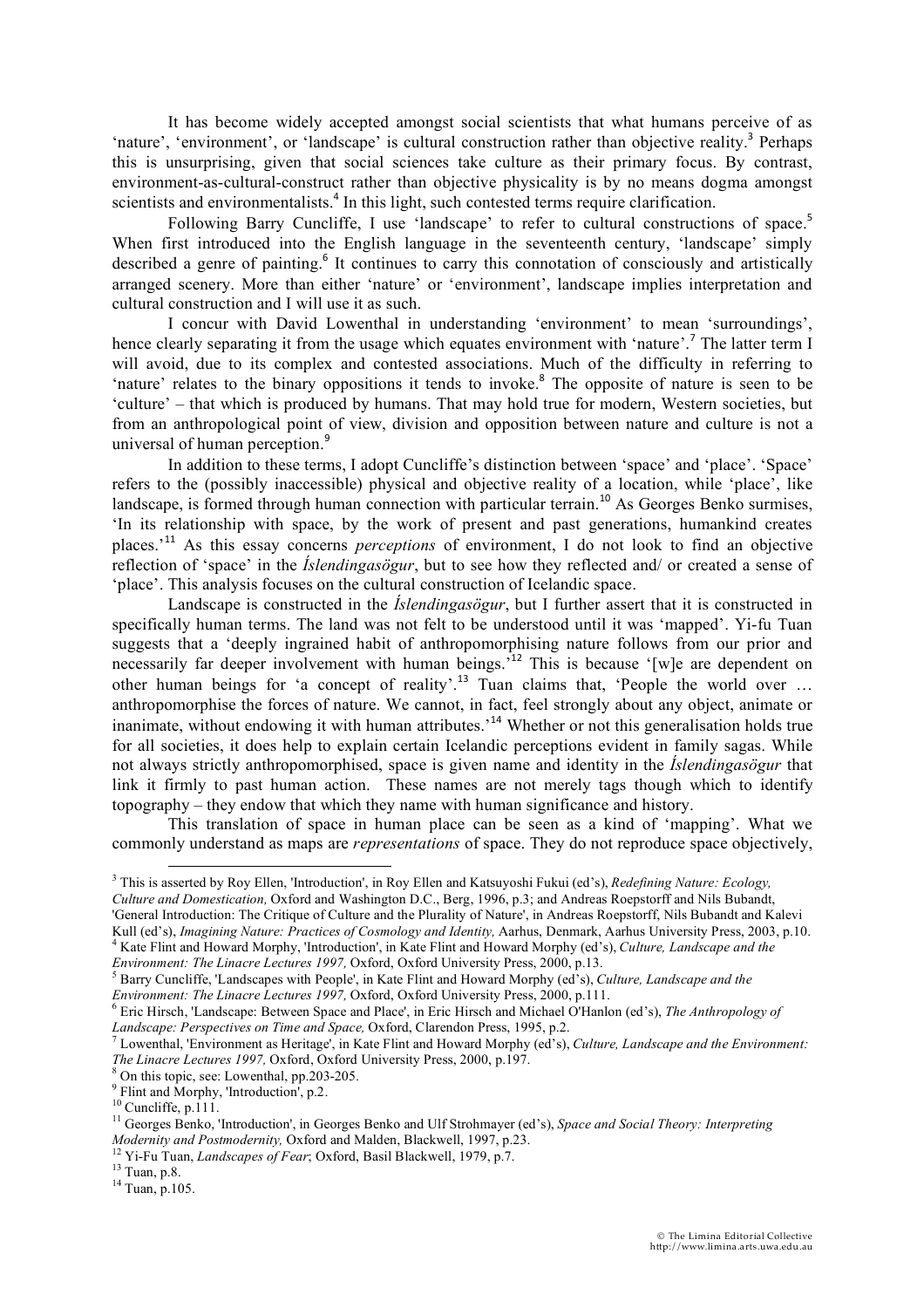for they cannot possibly represent everything on the ground but only signify that which is deemed important. Maps classify and generalise. They selectively translate physical landmarks into symbols. Further, it has been argued that, in order to mediate between map and encountered space, humans need to position their bodies (left, right, back, front, up and down) in order to connect space to what they see on paper.<sup>15</sup> In a similar way, sagas represent space, selecting for 'translation' only that which authors discerned to be important, and they do so by locating past human bodies in the landscape.

From the nameless topography encountered during the initial settlement of Iceland (*landnám*), <sup>16</sup> family sagas portray a gradual filling up of landscape with human meaning. Land that is initially anonymous and meaningless is named, either by association with the first land takers, or later by assuming the name of one who settled upon it. Human events are also memorialised in this developing 'landscape'. Space is mapped into humanised place in saga accounts through the medium of names.

A number of sagas begin with the emigration from Norway of settlers, illuminating thirteenth century perceptions of initial encounters with the Icelandic terrain. A saga-author typically enumerates nameless topographical features – headlands, mountains, rivers. The exploring Norse are then either made to name these features or leave their trace upon the land in such a way that it is christened by default. Topography might be named for its appearance:

Skallagrim explored the uplands of the district … following the western bank of the river which he named Hvita [White river], because he … had never seen water from a glacier before and thought it has a peculiar colour. They went up Hvita until they reached the river that flows from the mountains from the north. They named it Nordura [North river]  $^{17}$ 

Alternatively, landmarks receive evocative names. Onund bitterly dubs the Icelandic mountain overlooking his new home 'Coldback', contrasting it to the 'sunny meads' of Norway.<sup>18</sup> Or Thorolf Moster-beard christens the mountain he settles near as 'Helgafell' – Holy Mountain. Whether it is inferred he saw holiness immanent in it, or he was thus instating it as a sacred space, Helgafell was considered holy from that point on.<sup>19</sup> Finally, it seems that any explanation, however trivial, is better than unknowable topography: Kambness (comb peninsula) is explained as the headland upon which Unn the Deep-Minded lost her comb, and Dogurdarness (breakfast peninsula) is where her party had their morning meal.<sup>20</sup> Such homely events tame a hostile terrain, rendering it on a human scale. Additionally, saga linkage to semi-legendary ancestral figures like Unn connected present with past with concrete immediacy. Ancestral settlers seem very close in the landscape, their names and memory imprinted on physicality. Margaret Clunies Ross suggests that saga-compilers were influenced by the wishes of wealthy and influential Icelanders, who desired 'that the textual record of life in early Iceland promoted their personal importance, through their connections to famous ancestors, and, through that, authorized their traditionally sanctioned status in specific regions of the country.<sup>21</sup> Saga authors, sponsored in all likelihood by those who traced their lineage from such ancestors and land-claims, could thus act to increase their sponsor's prestige or political claims by highlighting (or even inventing) certain *landnám* events.

From the naming of landmarks, family sagas go on to portion land into humanly-defined units. Sagas habitually explain the names of existing farm-steads through those who are said to have

 $15$  This mediation of the body in understanding maps first appears to have been articulated by Kant in 1770. Sabine Brauckmann, 'The Horizontal Architecture, or How We Locate Ourselves inside Nature', in Andreas Roepstorff, Nils Bubandt and Kalevi Kull (ed's), *Imagining Nature: Practices of Cosmology and Identity,* Aarhus, Denmark, Aarhus University Press, 2003, p.293.<br><sup>16</sup> The Icelandic term literally means 'land-taking'. Jesse Byock, *Viking Age Iceland*, London, Penguin, 2001, p.9.

<sup>&</sup>lt;sup>17</sup> 'Egil's Saga', R. Kellogg (ed.), *The Sagas of Icelanders: A Selection*, Harmondsworth, Penguin, 2001, p.48.<br><sup>18</sup> The Story of Grettir the Strong, trans. Eiríkr Magnusson and William Morris, London, George Prior Publi

p.17.

<sup>&</sup>lt;sup>19</sup> 'The Saga of the People of Eyri', in Vidar Hreinsson (ed.), *The Complete Sagas of Icelanders, Including 49 Tales*, Reykjavik, Leifur Eiríksson Publishing, vol.5, 1997, p.134. 20 *Laxdaela Saga*, trans. Magnus Magnusson and Hermann Pálsson, Harmondsworth, Penguin, 1969, p.53.<br><sup>20</sup> *Laxdaela Saga*, trans. Magnus Magnusson and Hermann Pálsson, Harmondsworth, Penguin, 1969, p.53.<br><sup>21</sup> Clunies Ross,

*New Medieval Literatures*, vol.1, 1997, pp.28-29.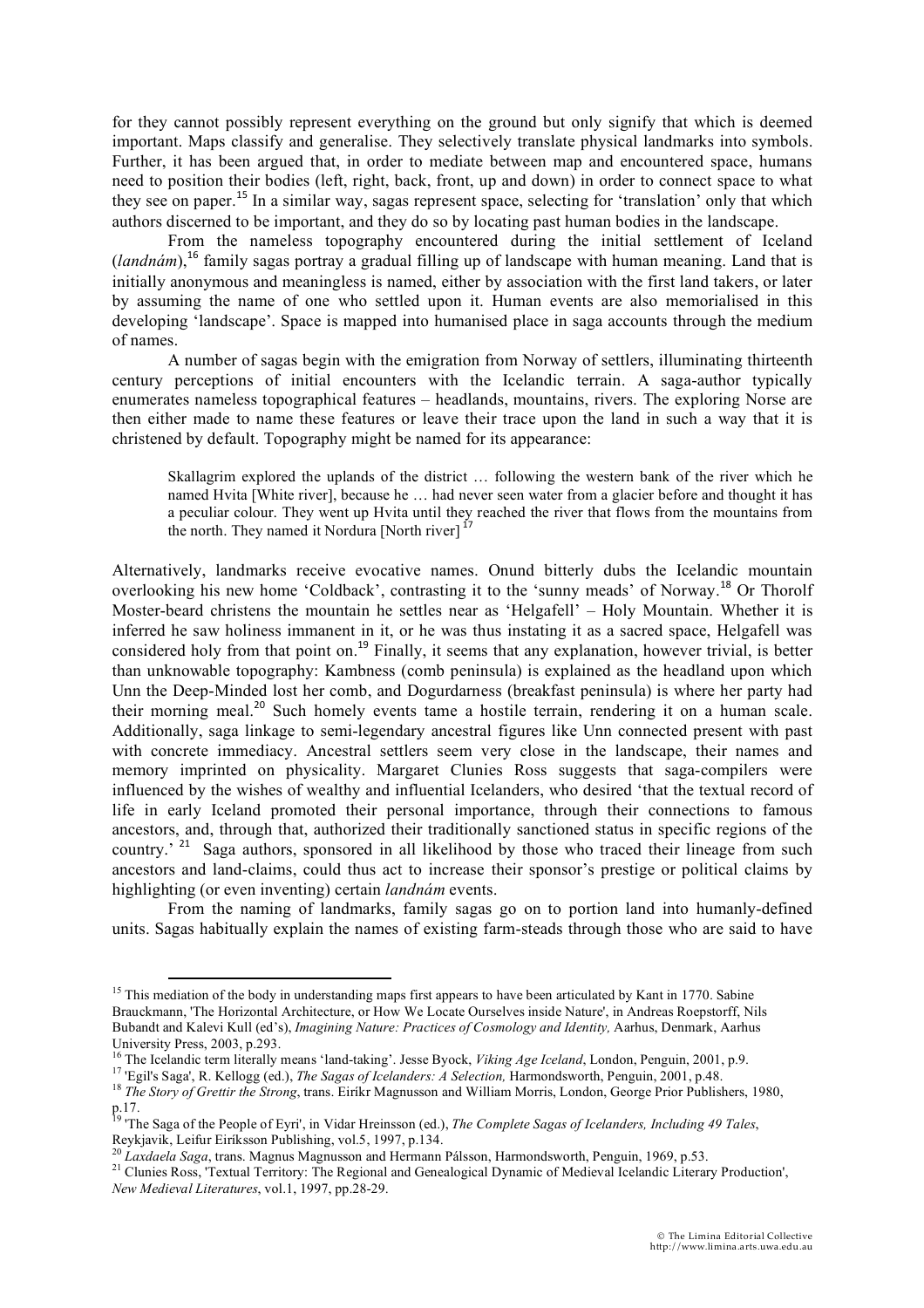originally settled there centuries ago. So: 'Thorhall, nicknamed Knapp .... lived at Knappsstadir',<sup>22</sup> Sokkolf was granted Sokkolfsdale, Hundi farmed Hundadale, and Vifil – Vifilsdale.<sup>23</sup> Odd the Hermit lived at Einbuabrekkur (Hermit's slopes), and the tongue of land that Gris farmed is named 'Grisartunga'.<sup>24</sup> The names of such minor characters often appear rather contrived. It has been suggested that *Landnámabók*, the twelfth century text which catalogues the settlement of Iceland by naming emigrants and their farms seemingly exhaustively, may well have invented many settlers, simply making up characters to match existing farmstead names and thus filling in the gaps.<sup>25</sup> The same process appears to have been applied by saga authors. In *Hen-Thorir*, we are told that the boy 'Helgi went home with Thorir, and from that day on his [i.e. Thorir's] farm has been known as Helgavatn.<sup>26</sup> Yet Helgi was never to inherit or farm the land which is said to bear his name - Helgi dies while yet a boy, and his foster-father Hen-Thorir does not last much longer. The farm as it was known in the 1200s was almost certainly named after somebody called 'Helgi', but is it likely that it bore the name of one who was so briefly and inconsequentially upon it centuries ago? The saga character 'Helgi' may not have even existed, but was called into being to connect an existing farmstead with the saga. Anchored in a specific locality, the tale becomes more concrete, and the location itself becomes imprinted with meaning from the past. The saga asserts continuity between the farmsteads of centuries past and those of the thirteenth century. While there are a number of direct assertions of farmstead continuity in other sagas – for example, Unn's farm in *Laxdaela Saga* has been 'known as Hvamn ever since' <sup>27</sup> – more tellingly, the message implicit in most naming of farmsteads is that settlement era farm-names or sites are to be understood as identical with those of the thirteenth century unless otherwise specified. It seems integral to the saga-authors' creation of enduring meaning in the landscape to assert that, once marked with human presence, this domestication of the land endures. Yet there are frequent hints that thirteenth century people knew that this was not necessarily so. Sagas refer to farmsteads changing names as they changed owners. Helgavatn itself is one such example – it is inferred that it had another name before it was named for Helgi, although what that identity was we are not told. Similarly Hrafnkel buys a farm named Lokhilla, 'which has ever since been called Hrafnkelsstadir'.<sup>28</sup> Or the farm Hoskuld inherits becomes known henceforth as 'Hoskuldstead'.<sup>29</sup> Against this nagging evidence of impermanence, sagas stubbornly assert stability of meaning in the landscape.

Beyond simply giving their names to the land they farmed, saga characters' actions are also used to explain land-names. Associating story with landscape added another layer of human meaning onto the landscape for thirteenth century Icelanders. *Njal's saga* shows how a saga could imprint terrain with an unforgettable human dimension. It vividly describes the climax of a battle starring Gunnar of Hlidarend:

Thorgeir Otkelsson was now almost on him with his sword raised; Gunnar whirled on him in fury and drove the halberd right through him, hoisted him high in the air, and hurled him out into the river. The body drifted down to the ford, where it caught against a boulder; this place has been known as Thorgeirs Ford ever since.<sup>30</sup>

The river, its bank, the boulder, and the ford are no longer mere topography. The name, Thorgeirs Ford, provides a concrete link for contemporary saga-readers between story-action and physical

<sup>&</sup>lt;sup>22</sup> 'The Tale of Thorhall Knapp', in Vidar Hreinsson (ed.), *The Complete Sagas of Icelanders, Including 49 Tales*, Reykjavik, Leifur Eiríksson Publishing, vol.2, 1997, p.462. <sup>23</sup> *Laxdaela Saga*, p.54. 24 'Egil's Saga', p.49.

<sup>&</sup>lt;sup>25</sup> Preben Meulengracht Sorensen, 'Social Institutions and Belief Systems of Medieval Iceland (c.870-1400) and Their Relations to Literary Production', in Margaret Clunies Ross (ed.), *Old Icelandic Literature and Society,* Cambridge, Cambridge University Press, 2000, p.16.

<sup>26 &#</sup>x27;Hen-Thorir', in Gwyn Jones (ed. & trans.), *Eirik the Red and Other Icelandic Sagas,* Oxford, Oxford University Press, 1980, p.5.<br><sup>27</sup> Laxdaela Saga, p.53.

<sup>27</sup> *Laxdaela Saga*, p.53. 28 'Hrafnkel the Priest of Frey', in Gwyn Jones (ed. & trans.), *Eirik the Red and Other Icelandic Sagas,* Oxford, Oxford University Press, 1980, p.113.

<sup>29</sup> *Laxdaela Saga*, p.58. 30 *Njal's Saga*, p.162.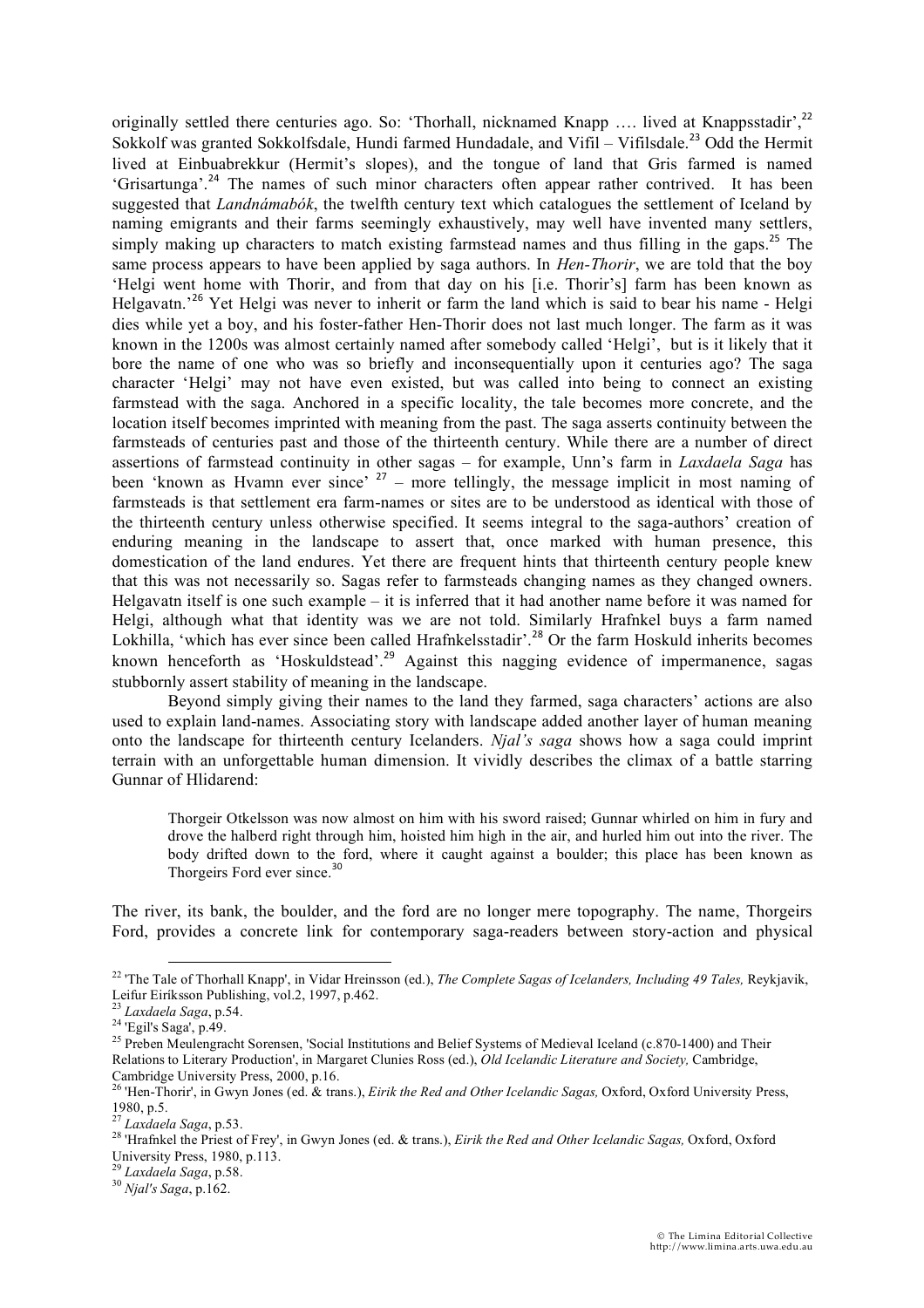geography. The wider story context casts the glamour of Gunnar's military prowess and tragic nobility over the location.

Similarly, a climactic moment in *The Saga of Hrafnkel Frey's Godi,* when Sam ambushes the outlawed Hrafnkel at his homestead, explains an otherwise unremarkable place-name. Sam leads his band of supporters to a location by 'the mountain beneath which stands the farmstead at Adalbol. Grassy clefts ran up on to the heath there, and there was a steep slope down to the valley, and there below stood the farmstead.<sup>31</sup> From there they spring the crucial surprise attack on the inhabitants of that farmstead, leaving their horses in these clefts - 'the place has been called Hrossageilar, Horselanes, ever since.<sup>32</sup> Even in the twentieth century, such saga-linkage of story to landscape draws people to 'experience' the past in the present, to find Hrafnkel and Sam, their presence enduringly embedded in the land. E.V. Gordon found of *Hrafnkel's Saga* that 'valleys, farms, roads and even minor natural features described can still be identified today, and most of them are just as the saga says they were'.<sup>33</sup> O.D. Macrae-Gibson follows in his footsteps, seeking out the pivotal sites of *Hrafnkel's Saga*. He uses a landmark that he identifies as the 'Horselanes' to pinpoint where Hrafnkel's house stood.<sup>34</sup> Tourist guides continue to point out where the famous Hrafnkel lived.<sup>35</sup> So saga and land act to magnify each other's impact. Why? Because names that mean something, that can be linked into a mental map that connects lineage, history and landmarks, give people the ability to make sense of their world, however illusory that sense may appear on reflection. Saga authors could arguably have harnessed this need to the requirements of their particular sponsors, or maybe this saga-trope of linking human to land filled a deeper, unarticulated need to comprehend their world that authors themselves were only vaguely aware of.

Sagas further embed meaning onto landscape already named and linked to humans: narrative events that chart movement over specified territory add dimension to the human 'mapping' of space. Such a landscape becomes further layered with story and meaning.

This process is illustrated by the chase after Vestein in *Gisli's Saga.* Gisli knows that if his brother-in-law, Vestein, visits him Vestein will almost certainly be murdered. Hearing of Vestein's return to Iceland, Gisli 'calls his housemen, Hallvard and Havard, and told them to go north to Onundarfjord and meet Vestein' in order to warn him:<sup>36</sup>

They go then, and take a boat from Haukadal and row to Laekjaross and come ashore and call on the farmer who lived there at Bersi's steading; he was called Bersi. They give him a message from Gisli that he is to lend them two horses which he had … the swiftest in the fjords. He lends them the horses, and they ride until they come to Mosvellir, and from there in towards Hest. Meanwhile Vestein sets out from home, and it happens that he rides below the sandhill at Mosvellir as the brothers are riding along the top, and so they pass by and miss each other ….

Hallvard and Havard come in to Hest and hear that in fact Vestein has already set out – they turn and ride after him at their hardest. And when they come to Mosvellir they see men riding in the middle of the valley, but there was a hill between them; they ride now into Bjarnadal and come to Arnkelsbrekka; there both horses founder. They run from the horses then, and shout. Vestein and his men hear them now; they had come as far as Gemlufall Moor, and they wait there until they come up and give their  $message<sup>3</sup>$ 

But by this time Vestein is almost at Gisli's house, and doesn't want to turn back. And so the frantic chase has been in vain. It is important to realise, as an Icelandic audience would have, that the saga plot hangs on Vestein's impending murder. His death has been foreshadowed, and readers know that what is fated in sagas comes about.<sup>38</sup> However, the fate of Gisli, the saga's hero, is also in the balance.

<sup>&</sup>lt;sup>31</sup> 'Hrafnkel the Priest of Frey', p.110.<br><sup>32</sup> 'Hrafnkel the Priest of Frey', pp.110-111.

<sup>&</sup>lt;sup>33</sup> Gordon, 'On Hrafnkels Saga Freysgodar', *Medium Aevum*, vol.8, 1939, p.1.<br><sup>34</sup> Macrae-Gibson, 'The Topography of *Hrafnkel's Saga*', *Saga-Book*, vol.19, 1977, pp.244-247.<br><sup>35</sup> See for example: David Leffman & James p.303.

<sup>&</sup>lt;sup>36</sup> The Saga of Gisli, trans. George Johnston, London and Melbourne, Dent, 1963, p.14.<br><sup>37</sup> The Saga of Gisli, pp.14-15.<br><sup>38</sup> Aaron Gurevich in particular underlines the importance of fate in saga mentality. Gurevich, *Hi Middle Ages*, Cambridge, Polity Press, 1992, p.104.<br>*Middle Ages*, Cambridge, Polity Press, 1992, p.104.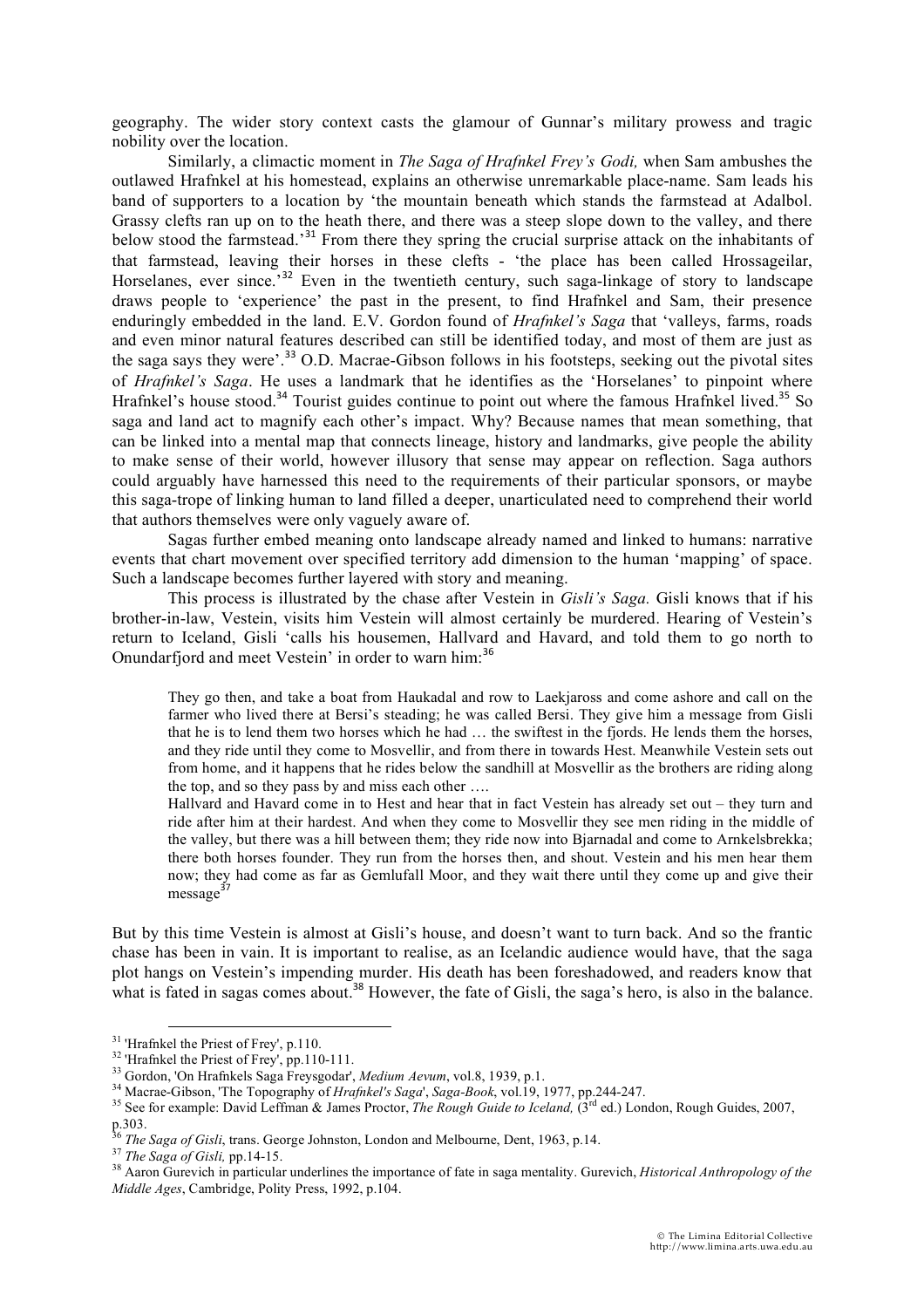Vestein's death will have to be avenged, and Gisli will be outlawed for performing this duty. The pursuit of Vestein is thus a critical, tension-loaded episode of the saga. Moreover, it is set in a concrete and detailed landscape. In part, the landscape acts as a plot-device, with hills necessary to conceal the route of one party from the other in two instances. But the role of landscape is not confined to literary device. The description of the break-neck journey imprints the land with story, with human meaning that deepens the associations of all who know both story and land. The sandhill at Mosvellir is no longer a simple hill – its shape invokes the fateful divergence of two paths, one above and one below. Saga authors do not expend words for no reason. Why did the author not simply state that the brothers made all speed to Vestein's farm at Hest and then, having missed Vestein, backtracked in pursuit? There is purpose to what may seem to twenty-first century readers a tiresome litany of place-names.

This example from *Gisli's Saga* is only one of many in the *Íslendingasögur* in which sagaaction involving movement and the listing of place-names imprints layers of human meaning onto a landscape already endowed with meaning.<sup>39</sup> It would be impossible for a medieval Icelander, knowing the story, to travel that terrain and not understand it in terms of Hallvard and Havard's chase. The past would be felt in the present, and that present experience in turn would affect the way in which that past was imagined. Perception of the landscape is influenced by saga-tales of prior human movement upon it. Perhaps also, in an era before cartography as we know it, such vivid descriptions of a route could serve more practically as directions from one destination to another.

The *Íslendingasögur* tendency to connect current place-names with past characters and action would have subtly encouraged thirteenth century audiences to understand their environment in terms of human history. However, saga-authors went further still, actively asserting that physical traces of tenth-century saga action could 'still be seen' in a thirteenth century landscape. Such identification creates tangible links between what is related and what experienced, so imprinting a landscape ever more concretely with human meaning. Many of these remains would quite clearly have had human origins even without being identified as such by a saga. For example, the underground room in which the outlawed Gisli hid, of which it is noted that 'traces of it can still be seen', <sup>40</sup> would evidently have been part of a derelict building. Similarly with the boat shed built by Hoskuld in *Laxdaela Saga*, 'whose ruins are still to be seen'.<sup>41</sup> Once these ruins have been identified by sagas, however, they are no longer just human marks on the land – they are physical links to a specified past, and their presence in the landscape encourages imaginative understanding of both storied past and the broader environmental context. Standing at a site, one might see why the underground room was ideally situated to conceal Gisli, or imagine the route Hoskuld's ship took before it was beached.

Other saga-artifacts are less obviously human traces on the land. Speaking of an abandoned assembly site, the *The Saga of the People of Eyri's* author tells us:

It is still possible to see the judgement circle in which men were sentenced to be sacrificed. Within the ring stands Thor's stone, across which men's backs were broken when they were sacrificed, and the stain of blood can still be seen on the stone.<sup>42</sup>

This gruesome description of a pagan past prompts the onlooker to read meaning into what might otherwise have been seen as a random grouping of stones. Did such sacrifices really occur, or is this a Christian interpretation of a pagan past? Such considerations amount to little when someone who has read the saga physically beholds the stones. 'Thor's stone', with its ominous dark stain, would be searched out and probably 'located', whether or not that rock had actually ever had backs broken over it. The power of the story cannot help but colour the way in which the environment it is linked to is perceived.

These layers of human meaning on the landscape are so convincing that even today people see in Iceland a tenth-century saga topography.<sup>43</sup> Standing at the Skaftafell farmstead, Jack D. Ives

<sup>39</sup> Perhaps the most monumental such narrative traversing of the land is the evangelical journey by Thangbrand in *Njal's Saga.* The extensive naming of locations and people effectively re-maps Iceland as a Christian landscape. *Njal's Saga*,

<sup>&</sup>lt;sup>46</sup> *The Saga of Gisli*, p.35.<br><sup>41</sup> *Laxdaela Saga*, p.67.<br><sup>42</sup> 'The Saga of the People of Eyri', p.138.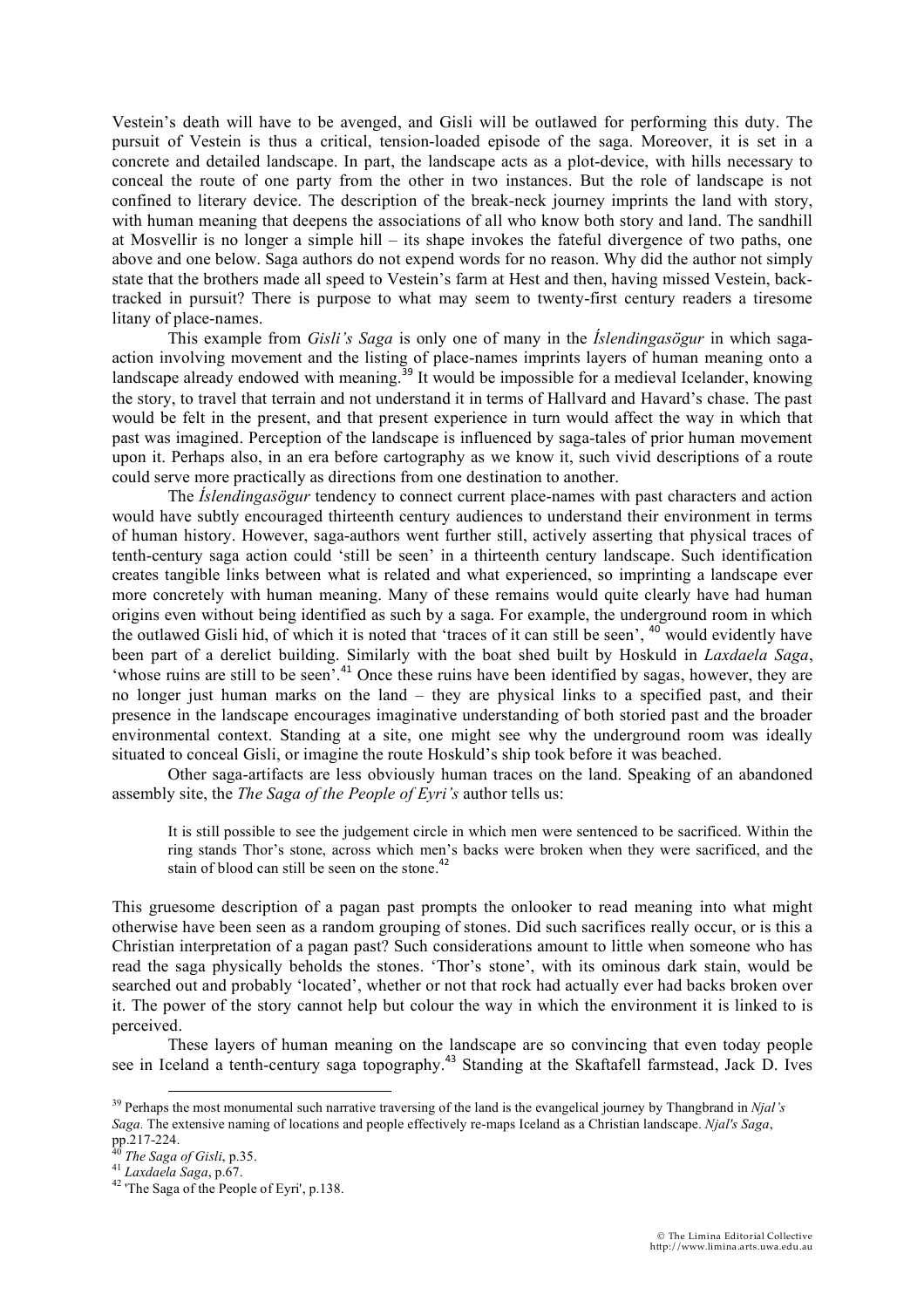perceived the characters and events of *Njal's Saga*, *Sturlungasaga*, and *Landnámabók* imprinted in landscape before him. Ives asserts that all these characters and their actions over the centuries

are associated in time and place; they have lived, stood, worked, hurt, rejoiced, and loved *and* survived in an almost incomparable spiritual descent of lineage and in an inestimable landscape of stark beauty, danger, and challenge.<sup>44</sup>

The terrain is seen positively to glow with an identity sourced from medieval texts, an approach that Ives defends as both 'spiritually' and 'physically' valid.<sup>45</sup> Similarly Macrae-Gibson determinedly scours the landscape of Hrafnkelsdalur to 'locate' key sites in which action from *Hrafnkel's Saga* took place.<sup>46</sup> For Gillian Overing and Marijane Osborn, who travelled to Iceland specifically in search of saga-sites, 'past landscapes of the sagas often seemed to correlate with the present geographical reality.<sup>47</sup> They find that Icelanders even in the late twentieth-century can reliably link landscape formations with saga narratives.<sup>48</sup> Such instances confirm the continuing literal interpretation of saga landscape within Iceland identified by Ian Wyatt.<sup>49</sup>

However, a process that endows space with human meaning in order that its inhabitants could 'understand' it is not necessarily synonymous with historical accuracy. The *Íslendingasögur* assert that what occurred in the tenth century may still be 'read' in thirteenth century topography, whether in place-names or extant landmarks. Modern readers look to find it still. But geography did not stand still even in the three centuries between Saga Age and saga writing – these texts also refer to placename changes, farm desertions and amalgamations, and characters were probably invented to fit the place-names available to authors at the time. While I perceive that saga-authors *constructed* a view of the Icelandic landscape, scholars like Ives approach that construction in the light of enduring truth.

The predominating view amongst social scientists that environment is 'culturally constructed' has been criticized for failing to allow for the agency of natural forces.<sup>50</sup> If humans are seen to be entirely responsible for how they perceive environment, this implies that nature is passive – something that is cognitively acted upon without it in turn having any effect on that cognition. The *Íslendingasögur,* however, do not portray Icelandic environment as passive. Some aspects of what we today would characterise as natural are anthropomorphised in sagas. Trolls, elves, giants, and *landvættir* (land-spirits), all emanations of the land, are recognisably human-like in form and behaviour. Giants and trolls are portrayed as 'guardians' of the land they inhabit.<sup>51</sup> Similarly, Clunies Ross discusses Icelandic *landvættir* in terms of 'supernatural creatures who lived in the land and protected its well-being.'<sup>52</sup> One of the few references to elves in sagas speaks of them living within a 'hillock' and having the ability to heal a magically injured human if they are provided a 'feast' of bull's blood.<sup>53</sup> The environment that such figures symbolise is shown to possess distinct agency, as these figures influence human activity in concrete ways. In order to articulate a felt agency in the land, medieval Icelanders imagined it in humanised terms.

The land was also perceived to have actively determined where its inhabitants settled. In *landnám* accounts, a new arrival often casts the 'high-seat pillars' over the side of their ship. Where

<u> 1989 - Johann Stoff, fransk kongresu i september og den større og en større og den som for de større og en s</u>

 $43$  This tendency is described convincingly by Ian Wyatt in his article on Wyatt, 'Narrative Functions of Landscape in the Old Icelandic Family Sagas', in John Hines, Alan Lane & Mark Redknap (eds), *Land, Sea and Home: Proceedings of a Conference on Viking-Period Settlement, at Cardiff, July 2001,* Leeds, Maney, 2004, pp.273-274 & 280-282; and in Wyatt,

*The Form and Function of Landscape in the Old Icelandic Family Sagas*, pp.53 & 69-71. 44 Jack D. Ives, 'Landscape Change and Human Response During a Thousand Years of Climatic Fluctuations and Volcanism:

Skaftafell, Southeast Iceland', *Pirineos*, vol.137, 1991, pp.10-11.<br><sup>45</sup> Ives, p.10.<br><sup>46</sup> Macrae-Gibson, pp.239-263.

<sup>&</sup>lt;sup>47</sup> Overing and Osborn, *Landscape of Desire: Partial Stories of the Medieval Scandinavian World*, Minneapolis, University of Minnesota Press, 1994, p.xvi.<br><sup>48</sup> Overing and Osborn, pp.39-40 & 55-56.

<sup>&</sup>lt;sup>49</sup> A good example of this is provided in Wyatt, 'Narrative Functions of Landscape in the Old Icelandic Family Sagas', p.282.

<sup>50</sup> See: Flint and Morphy, 'Introduction', p.7; Roepstorff and Bubandt, pp.10-11; and Simon Schama, *Landscape and* 

Memory, New York, Vintage Books, 1996, p.13.<br><sup>51</sup> Lotte Motz, 'Gods and Demons of the Wilderness', Arkiv for nordisk filologi, vol.99, 1984, p.183.<br><sup>52</sup> Clunies Ross Clunies Ross, pp.14-15.<br><sup>53</sup> Kormak's Saga', in Vidar Hr Eiríksson Publishing, vol.1, 1997, p.217.